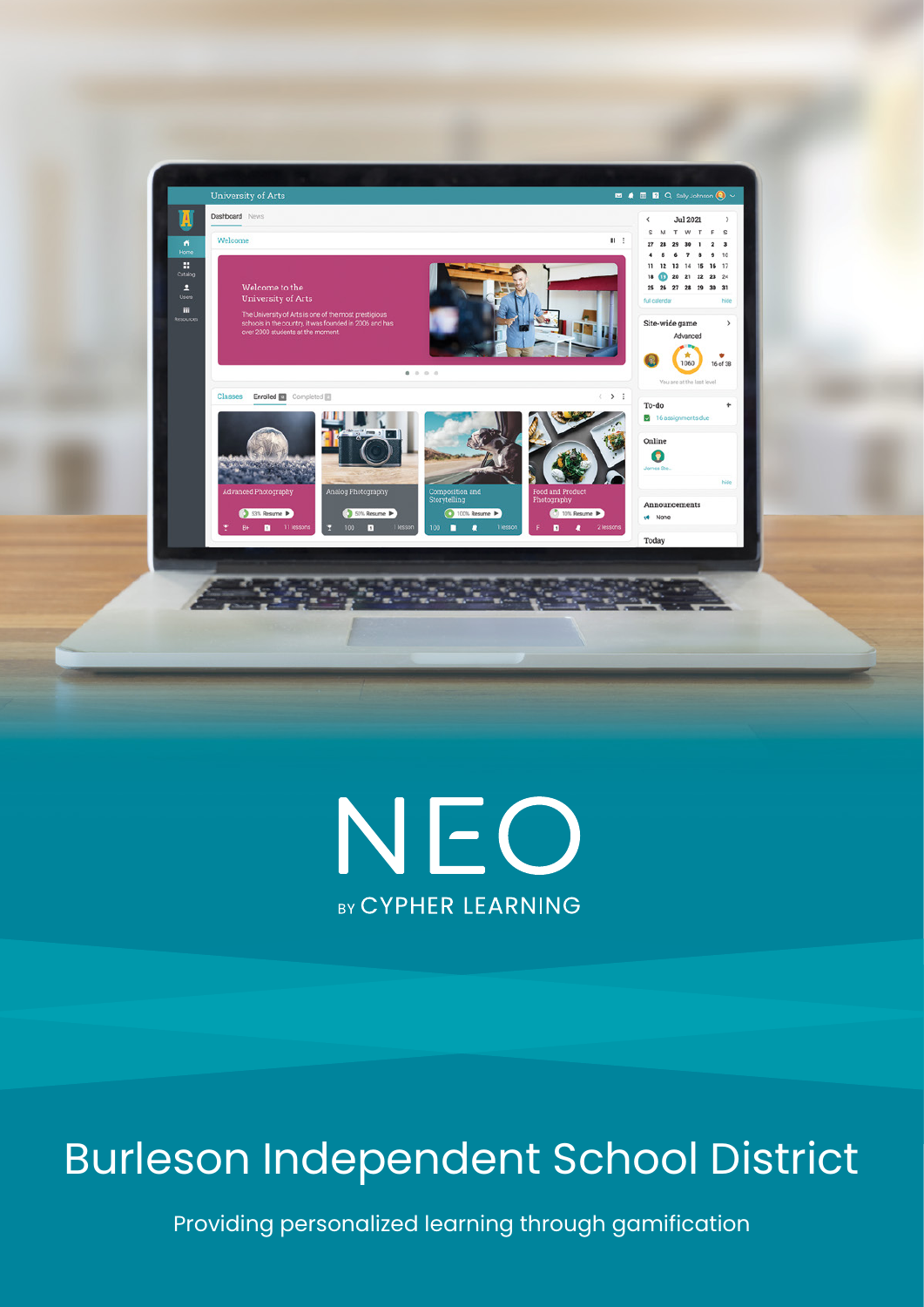#### Introduction

The REALM at Burleson Independent School District offers students a blended learning environment that applies game-based learning theory to its curriculum and instruction. Various elements of instruction will be translated into gaming applications, or "gamified," to peak student interest as they master a rigorous, individualized curriculum requiring critical thinking and problem-solving skills to advance or "level up." Workshops, games and quests are student-paced, engaging and motivational.

# Why did The REALM need an LMS?

Cheryl Essex, Dean of The REALM: The REALM stands for Rigorous Education Arcade Learning Model, we' re a gaming school. That means lessons are plated in such a way to give the feel of gaming. NEO offered us an opportunity to plate the games and house the games in a LMS.

We kept going back to the fact that we needed something that would keep kids engaged. Because of the blended learning strategy that we wanted to infuse in our school, we needed something that could be self-paced, something they can do at home - eventually something they can do outside of school and on their own time.

And what we found was NEO - an amazing product. NEO gave us all the components that we needed:

- It lets us go from blended learning, to self-pacing to some still traditional delivery;
- **It gives us a grading system;**
- It provides us with all the structure we need to give us that true feel of ownership of learning;
- It gives **autonomy** to students.

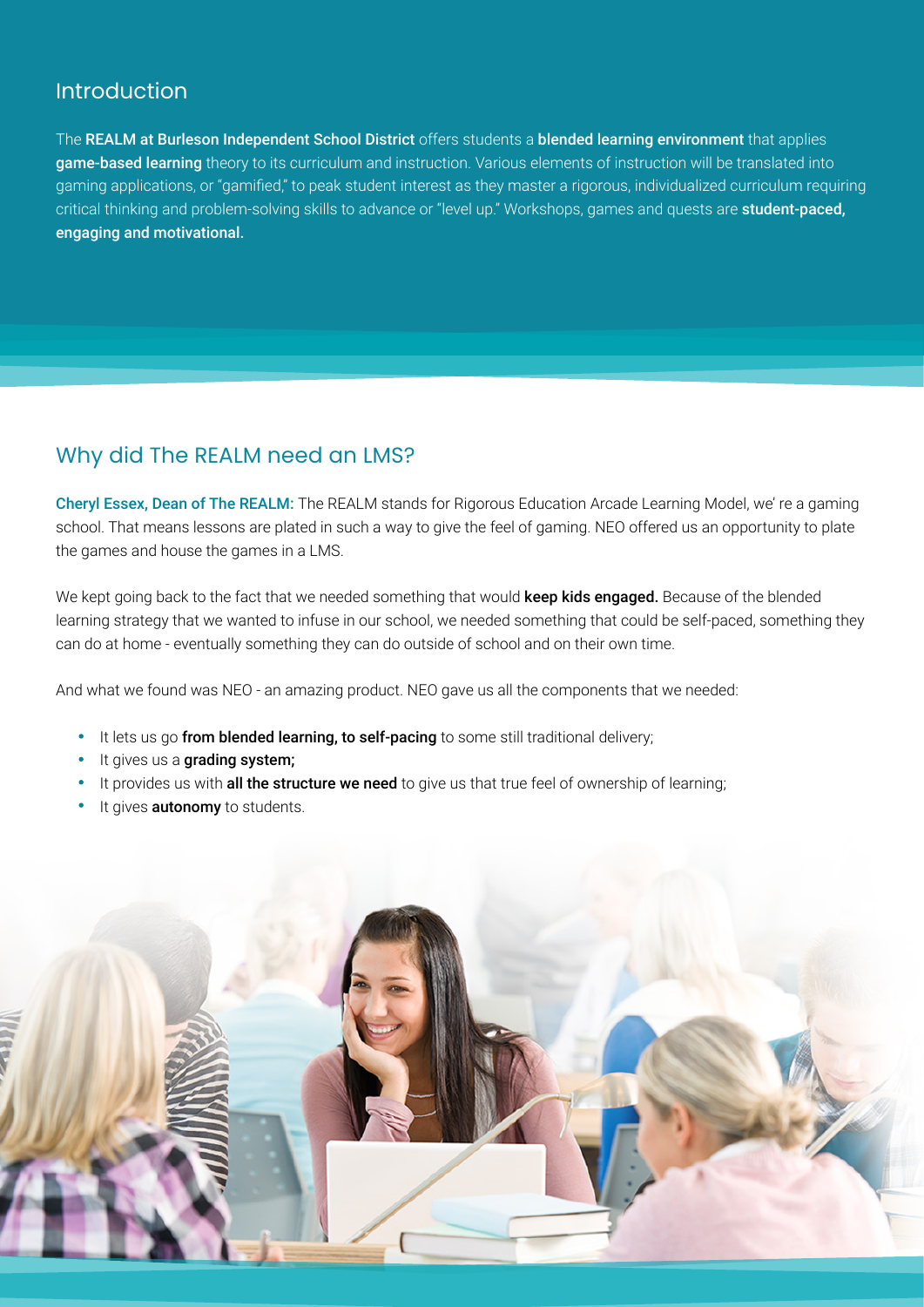

### What do students like about NFO?

Anna Lappin, 6th grade student: Within the REALM, most of the stuff we do is basically on NEO. For example, I can see the lessons I' ve completed over the last six weeks, and the ' progress meter' shows I' ve done 85% of what I' m supposed to do.

Some of the things that NEO offers in terms of lessons – which is one of my favorite features – is the **video recording**. For one assignment, we had to make a video about our life; you can click the 'Record' button in the editor and it allows you to record a video and turn that in as an assignment.

In the REALM, we have the "Mastery Level" that we must achieve and that's a 90% or above. In NEO, you have the chance to correct a bad grade. If I get less than what I wanted on an assignment, I can go back and redo it and fix that grade.

Teacher notifications are very helpful, because they can tell us when workshops are due, what you' re supposed to sign up for and what grades you' re missing. Why teachers enjoy using NEO?

## Why teachers enjoy using NEO?

Angela Lappin, English and Language Arts Teacher: NEO plays an important role within our gaming school. One of the best features I like about it is the 'Stages' . These are sections where I can put all sorts of different lessons that I want my students to be subjected to. In Texas, we have State Standards that we need to meet and I was able to implement each standard in the chapters and lessons that I do for the children.

NEO provides me with a lot of options in how I want to portray a lesson. For example, I can choose to go ahead and just put statements in and let the kids know exactly what I want them to learn. I can also add quizzes or essay questions. Within each lesson that I have in NEO, there is a different number of ways that I can use to assess the student.

One of the features that I like best about NEO is the "Gradebook". It has made grading so much easier and it allows me to make sure that I can assess the kids in different ways.